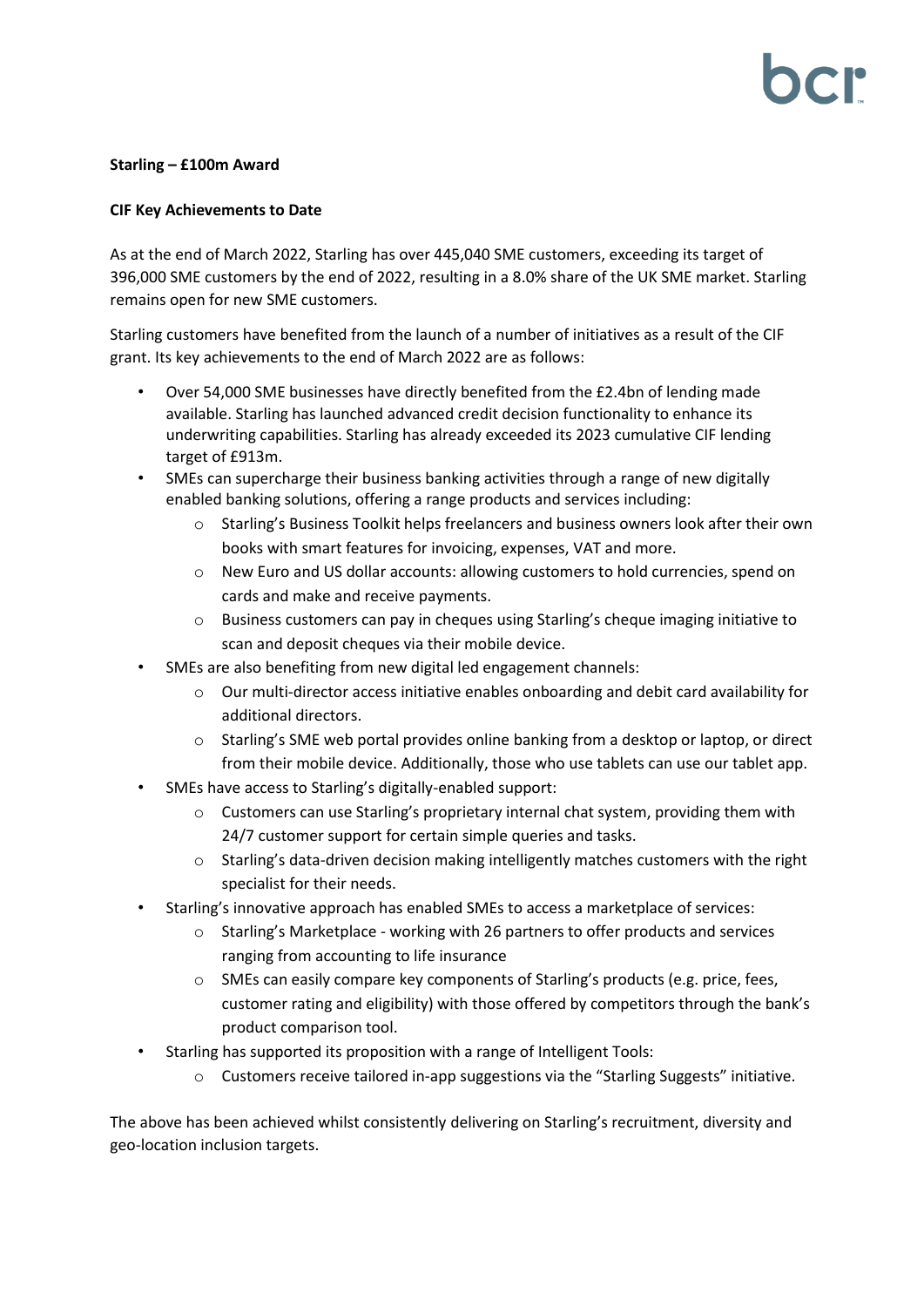# **Assessment Period 12 (January 1 st, 2022 – March 31st, 2022)**

These Public Commitments are based on Starling's Revised Business Case which was approved in February 2021. The former Public Commitments, including rationale for the changes can be viewed [here.](https://bcr-ltd.com/wp-content/uploads/2021/02/Starling-Bank-Limited-Public-Commitment-Update_Q420v1.0.pdf)

**Commitment 1: Starling will also invest a further £95m of its own funds in support of this initiative, over four years.**

This commitment has been met.

**Commitment 2: Starling has designed its initiative to positively challenge the dominance of the big banks and to make customers want to change who they bank with. By investing in proprietary, cloud-based technology, and extending its established banking and engineering capabilities, Starling will rapidly accelerate the development of its market-disrupting business bank. Starling will achieve this by delivering the following: Sophisticated banking solutions that will simplify complex business life: Starling will build a full suite of 47 digital banking products to meet the needs of sole traders, micro businesses, small SME businesses, larger SMEs and businesses with complex ownership structures. Examples include flexible deposit accounts, multi-user card functionality, instant invoicing, VAT management, digital mandate variation, secure user management, smart fraud checking and client money accounts.**

This commitment is behind schedule but recoverable. Starling is building a full suite of 47 digital banking products over four years to meet the needs of its SME customers. From inception to date, Starling has completed 33 products (9 in 2019, 20 in 2020, 3 in 2021 and 1 in 2022). A further 11 initiatives are well underway. Completion of one of the initiatives, CHAPS Integration, has been impacted due to the Bank of England not onboarding any new participants until 2024. We have identified and are working on an alternative solution to meet the objectives of this initiative.

**Digital touchpoints that are beautifully designed and secure to use: SME customers will be able to move effortlessly between digital channels to originate, authorise and manage transactions on the go and team banking for multi-user accounts. Starling understands that many SMEs want to manage their banking online as well as through mobile applications and to support this, it will launch its web portal in Q3 2019.**

This element of Commitment 2 has been met. Customers are now able to switch current accounts and set up recurring card payments on the SME web portal. Starling is continuing to develop additional features that will give SME customers the power to allow other parties (such as internal teams and third parties) to access relevant aspects of their bank accounts. It continues to progress its Digital mandate variation initiative which will enable customers to release payments based on signoff from multiple individuals.

**Digitally-enabled customer services and relationship management: SME customers will receive instant advice 24/7 including virtual assistance, relationship manager (RM) matching and micro scheduling to book "to the minute" appointments.**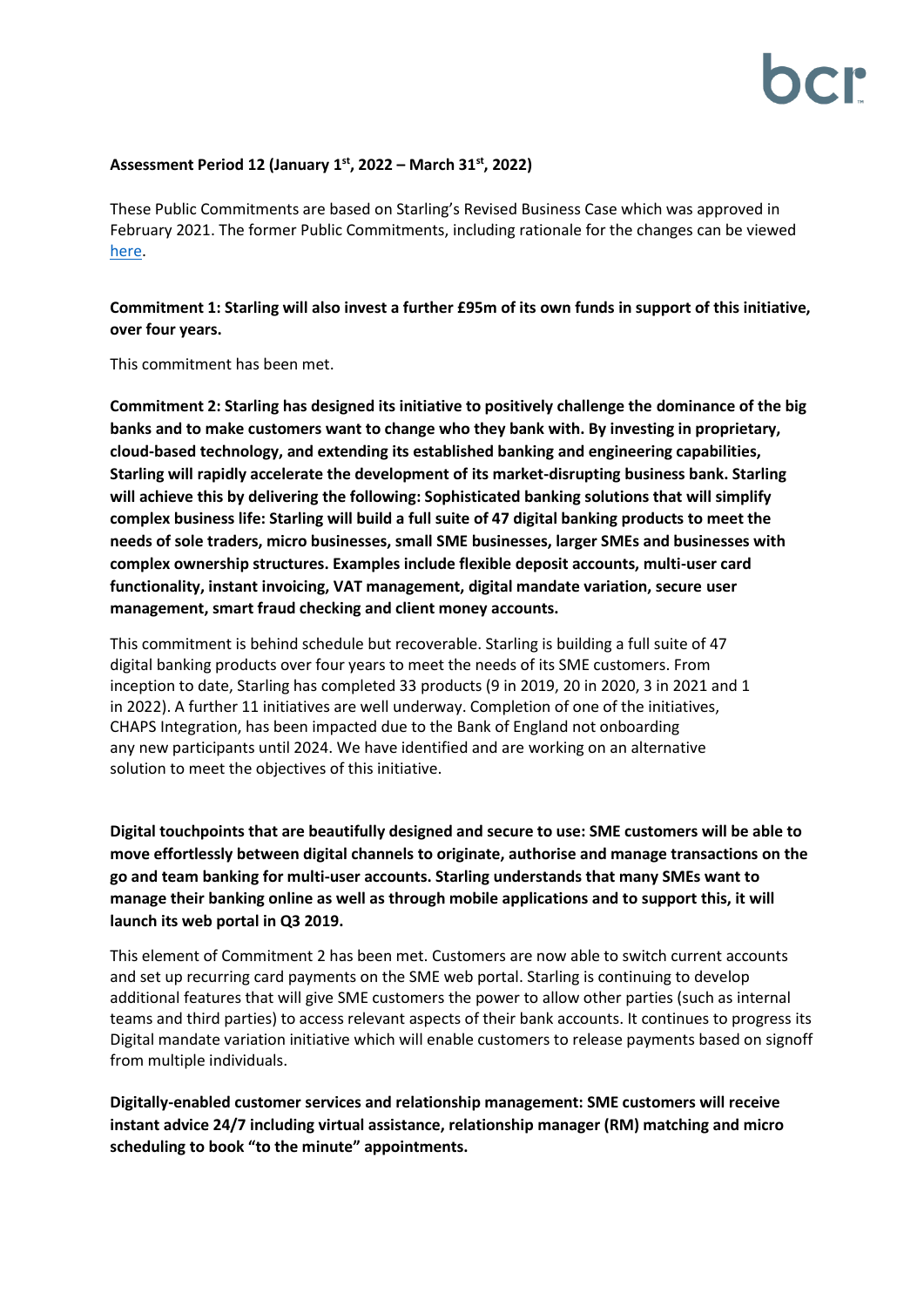This element of Commitment 2 has been met. The proprietary internal chat system developed by Starling continues to be used by the bank's Customer Service team. This is part of the development of an intelligent AI assistant which will improve Starling's 24/7 customer support. Starling has fully built its Phone chat with specialists capability and has completed its Relationship Manager matching initiative. This provides customers access to the right specialist within our UK based support team, based on the customers' needs.

# **Intelligent tools that utilise data to offer insight and automation: Starling will launch "Starling suggests", utilising advanced data analytics to provide customers with personalised prompts to guide their financial decision making and product selection.**

This element of Commitment 2 has been met. Starling has successfully completed the roll out of the payment review process of its Smart fraud checking services initiative to customers, utilising Machine Learning technology. This functionality is now available on all currency accounts. We continue to make iterative updates to the Smart fraud checking services to ensure customers are fully protected.

# **Marketplace for business: the Starling Marketplace, which allows SME owners to access a wide range of third-party financial services and software providers to personalise their account, will include no fewer than 24 new partners, mostly UK based.**

This element of Commitment 2 has been met. Starling has exceeded its target of 24 new Marketplace partners. Starling has also introduced a Product comparison tool to facilitate transparent product comparison across business banking providers (e.g. product fees, customer rating and eligibility). In addition, Starling is developing functionality in the app to allow customers to determine which accounts can be accessed as part of its Aggregation of External Funds initiative. This initiative will allow customers to see the balances they hold in accounts with other banks, within their Starling account and is being developed conforming to Open Banking Implementation Entity (OBIE) standards.

**Commitment 3: Starling will also build a suite of lending products using automated and secure processes that deliver loans in minutes to boost SME growth and productivity. Starling commits to having made £913m of additional lending available to SMEs by the end of 2023.**

This commitment has been met.

**Commitment 4: Starling has set a goal of attracting over 450,000 customers by the end of 2023. This will allow Starling to have the market size to make an enduring change to competition. Starling will achieve this while at the same time maintaining existing high levels of customer satisfaction. Starling will continue to monitor and maintain a high current app store rating.**

This commitment is on track. Starling has exceeded its 2022 year-end target of 396,000 SME customers, with 445,040 SME customers at the end of Q1 2022, which represents a market share of 8.0%. Despite the challenging business environment Starling is 98% of the way towards achieving its 2023 target of 452,000 customers and it continues to maintain existing high levels of customer satisfaction.

**Commitment 5: A bank for all regions: Starling is committed to serving SMEs throughout the UK. Currently 68% of its SME customer base is outside Greater London. Starling will continue with this UK wide focus with over 60% of all future business customers based outside of London.**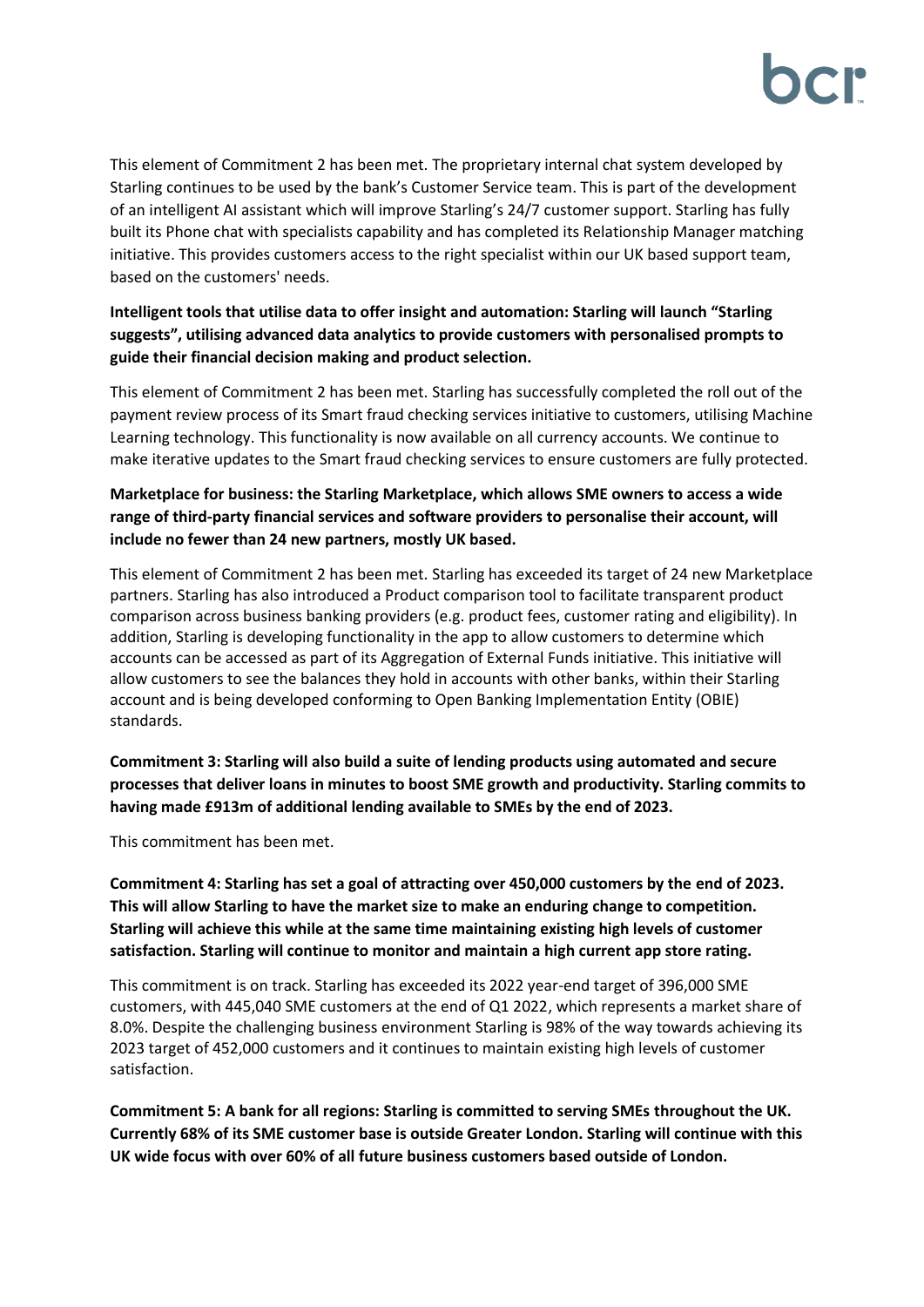

This commitment has been met, with 76% of Starling's SME customers being based outside of London. Currently, the South East and North West regions are Starling's second and third largest customer bases respectively behind London; we expect to continue to meet this target.

#### **Commitment 6: Starling will also locate its new Operations Centre outside of London.**

This commitment has been met.

## **Commitment 7: Starling will continue providing counter access for SMEs that need to make cash deposits and withdrawals through its partnership with the Post Office, which has 11,500 branches, more than all the UK's banks and building societies combined.**

This commitment has been met. Starling continues to provide these services through the Post Office.

# **Commitment 8: An inclusive workforce: Starling commits to recruiting an additional 398 staff within the UK.**

This commitment has been met.

**Commitment 9: An inclusive workforce: Starling will be an active member of the Tech She Can Charter, working across the industry to increase the number of women working in technology roles in the UK. It is already a signatory of the Women in Finance Charter and has pledged to have 40% of its senior positions occupied by women by 2021. It will embrace inclusion in all its forms.**

This commitment has been met. Starling embraces inclusion in all its forms. 45% of Starling's senior positions are currently held by women. Starling is also an active member of the Tech She Can Charter and has collaborated with the charter to design lesson packs for school children, as featured on the Tech We Can website.

**Commitment 10: Backing UK technology: Starling will continue to design, deliver and maintain its leading edge technology platform in the UK. Included in the 398 staff recruited will be 84 engineers, again based in the UK. Where possible, it will purchase from UK-based SME financial services and software companies when it requires expertise outside its own core competencies.**

This commitment has been met.

**Commitment 11: Technology for good: Starling commits to maintaining best-in-class processes to protect client and personal data, as well as commercially sensitive data of its commercial partners and to reporting incidents as required by GDPR. It commits to a regular independent audit of its algorithms and technological processes to ensure they are fair and free from bias and prejudice.**

#### This commitment has been met.

**Commitment 12: Stimulating market innovation: Starling will provide SME customers with a comprehensive set of open APIs allowing customers to tailor the platform to their individual needs. Starling's advances and innovation will also force other banks to respond, delivering a better service for sole traders, micro businesses, small SMEs, larger SMEs and businesses with complex ownership structures in the UK. This will rapidly improve outcomes for the people that make up 59% of UK employment and businesses that make up 99% of the UK economy.**